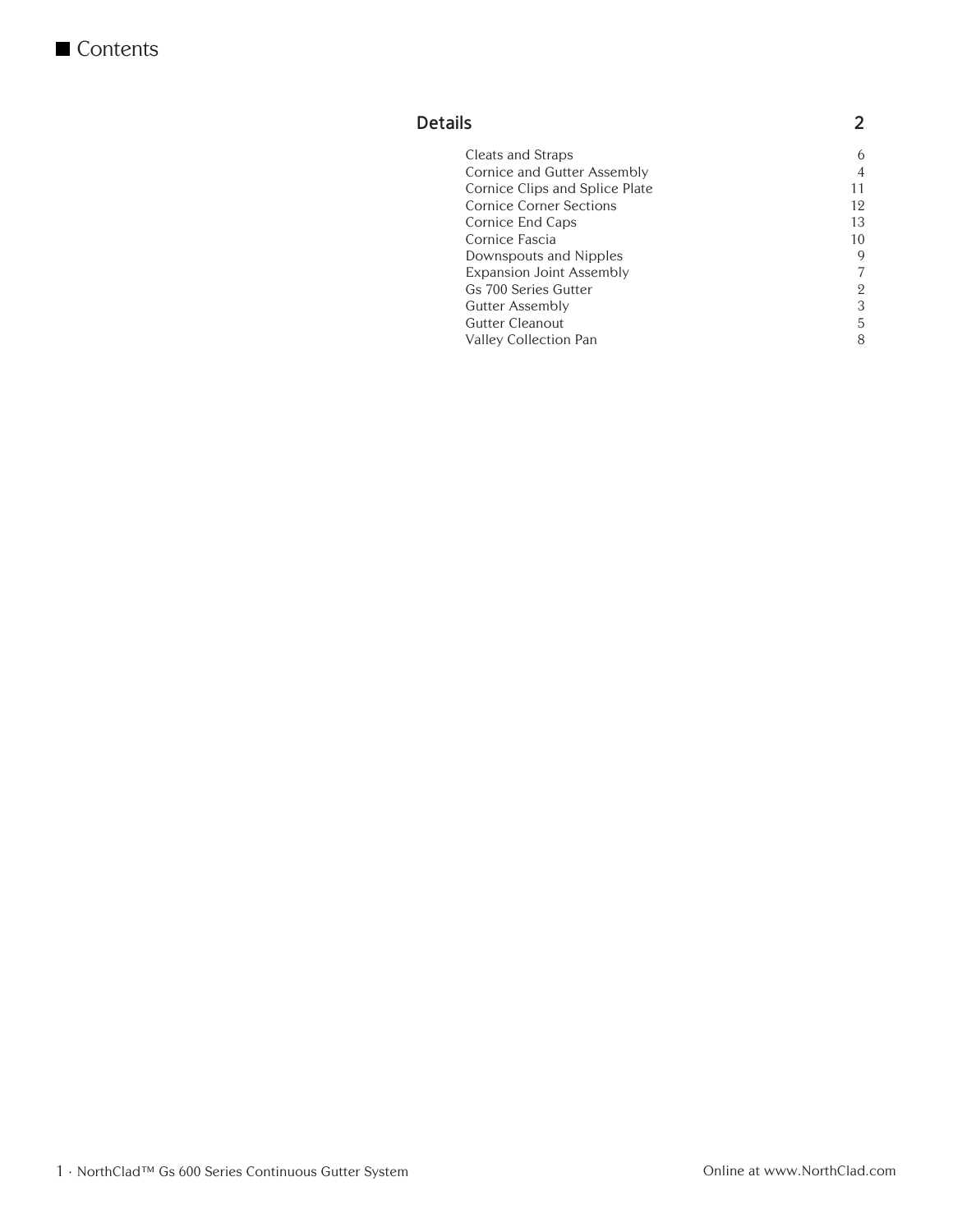





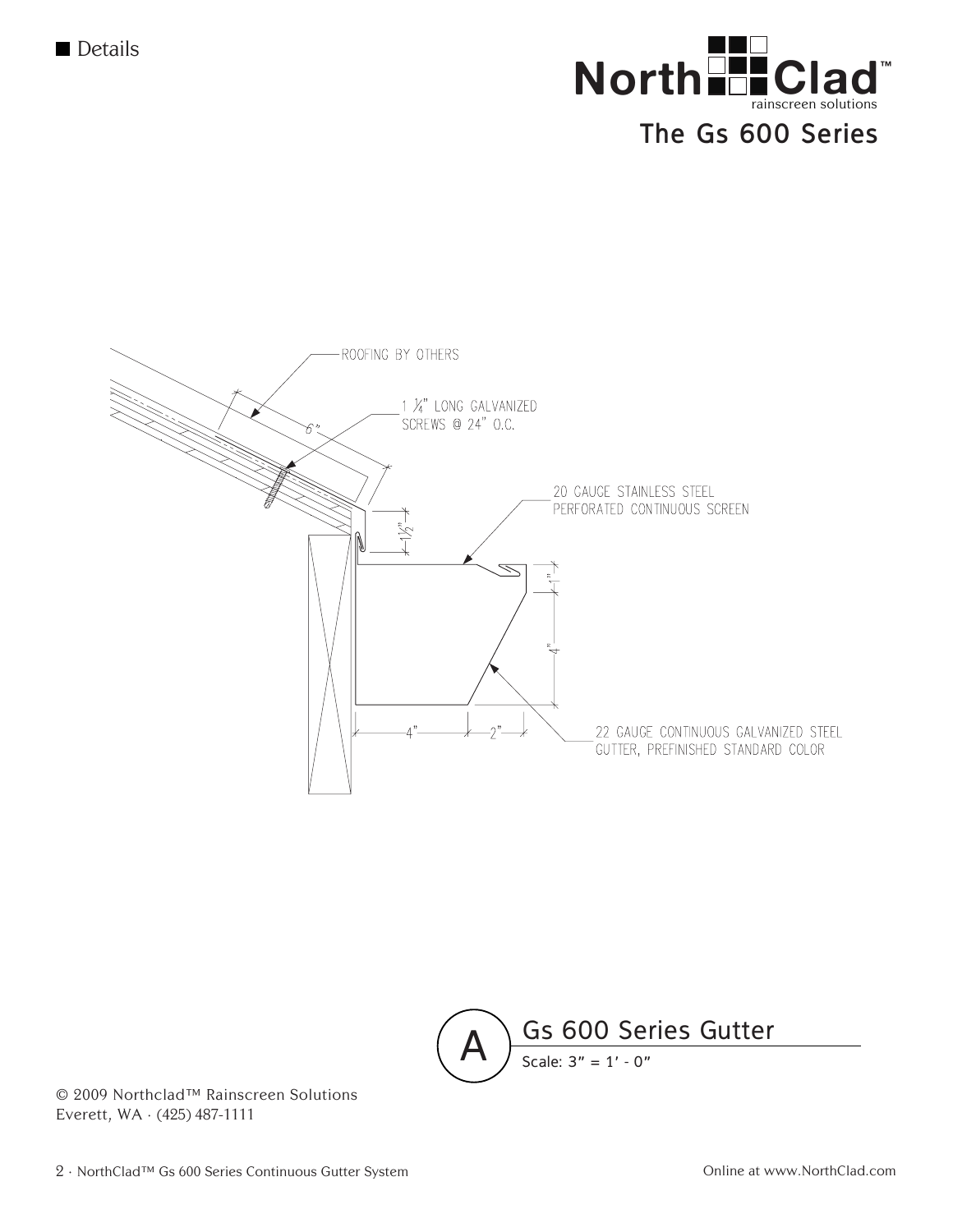

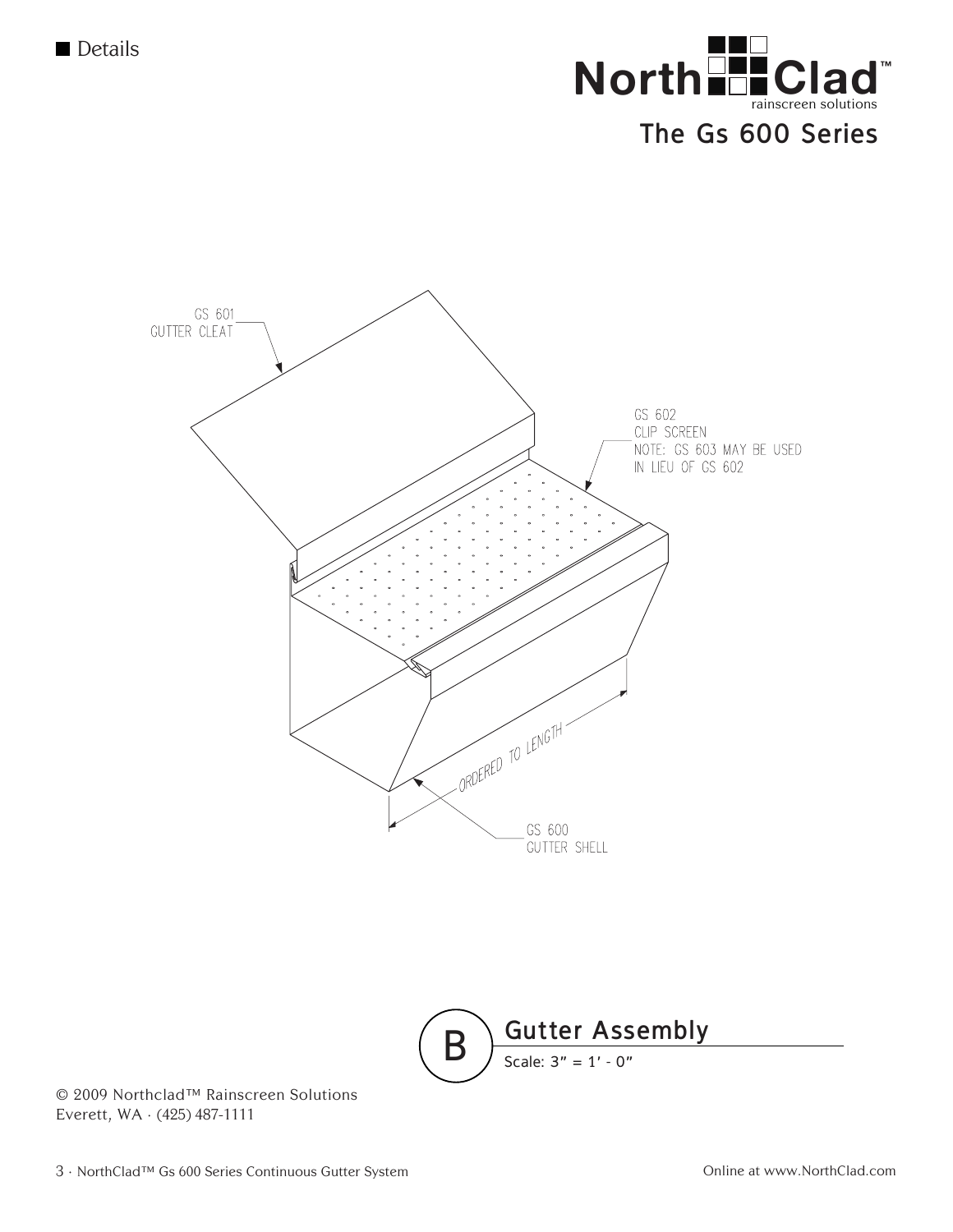



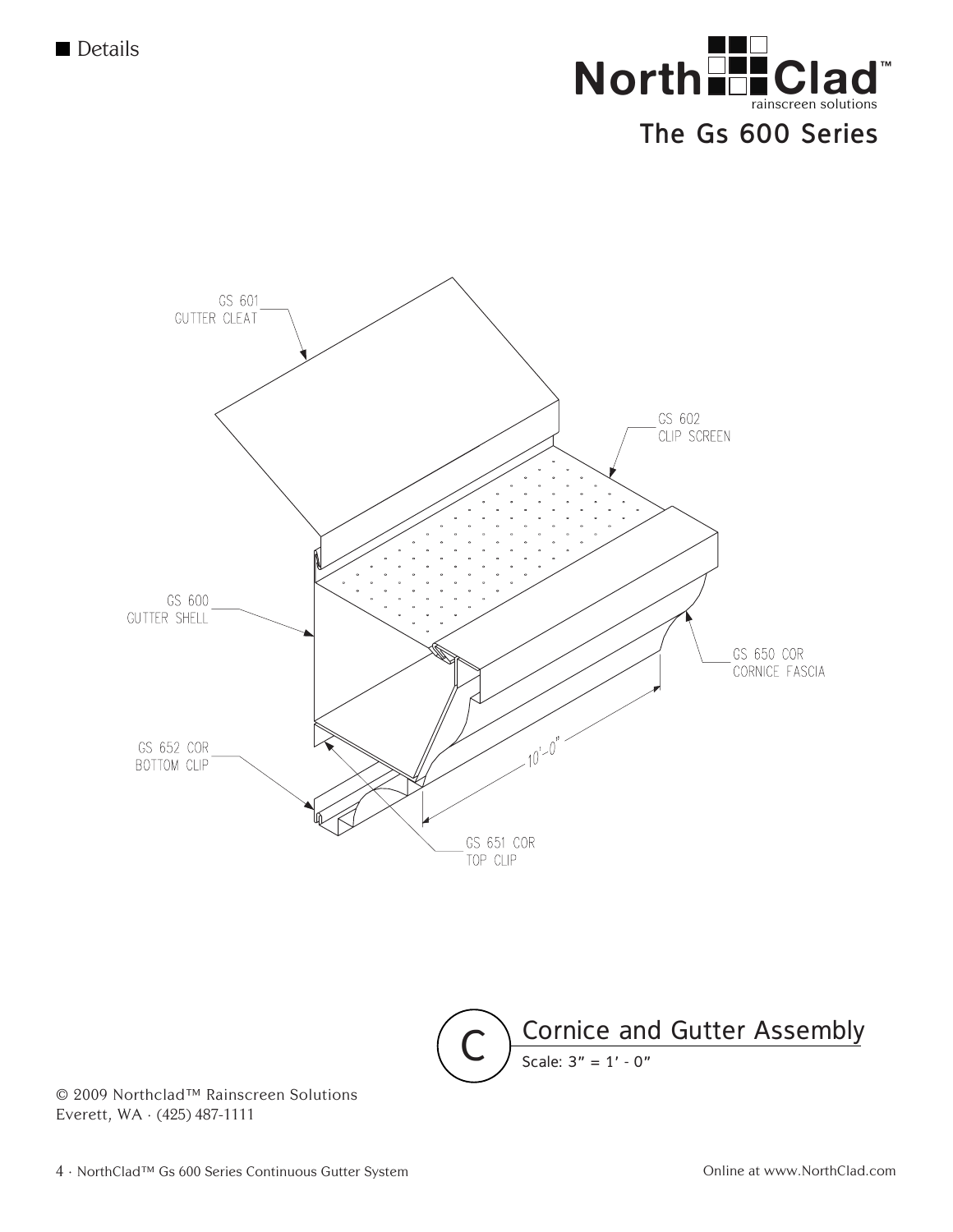**Details** 



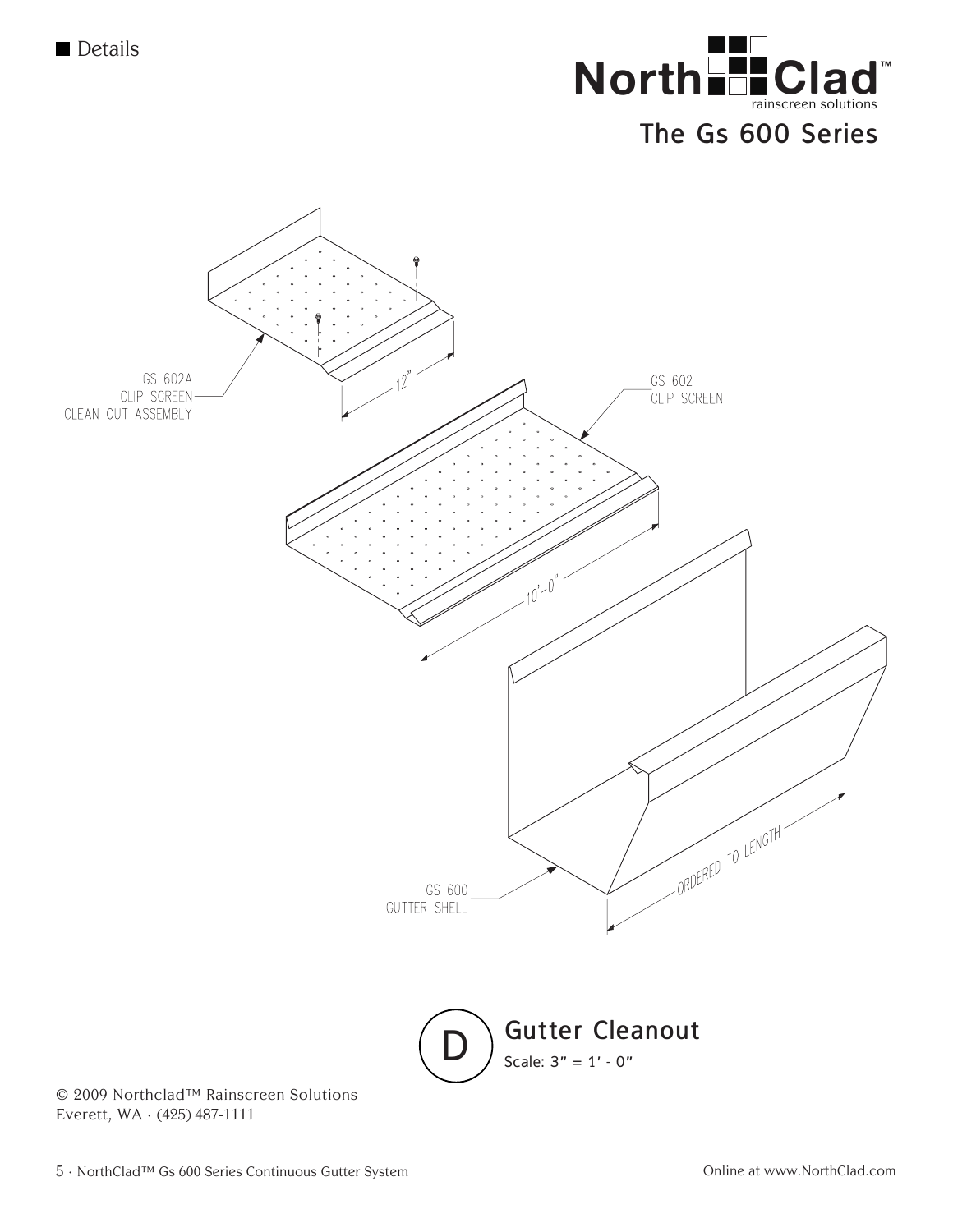

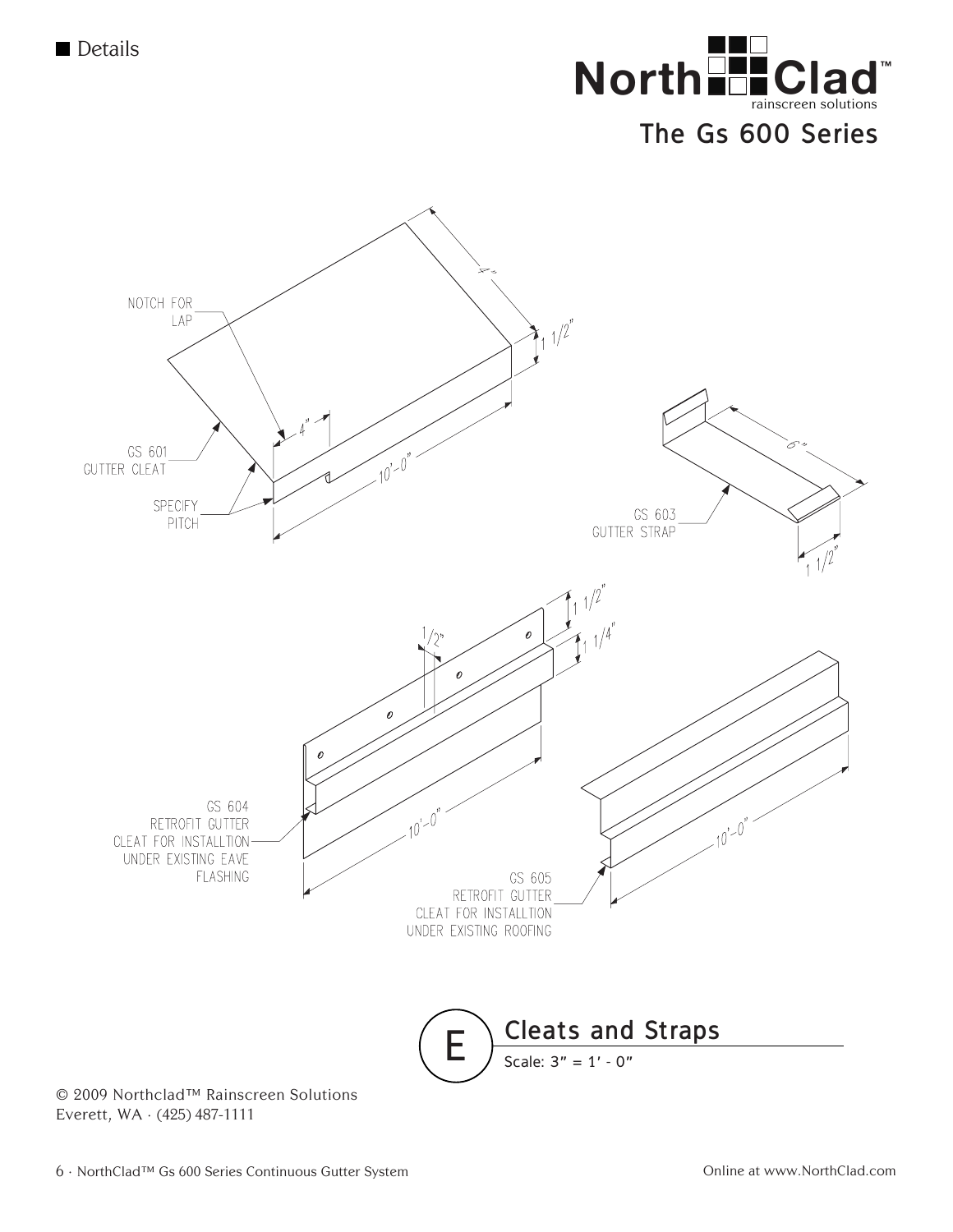

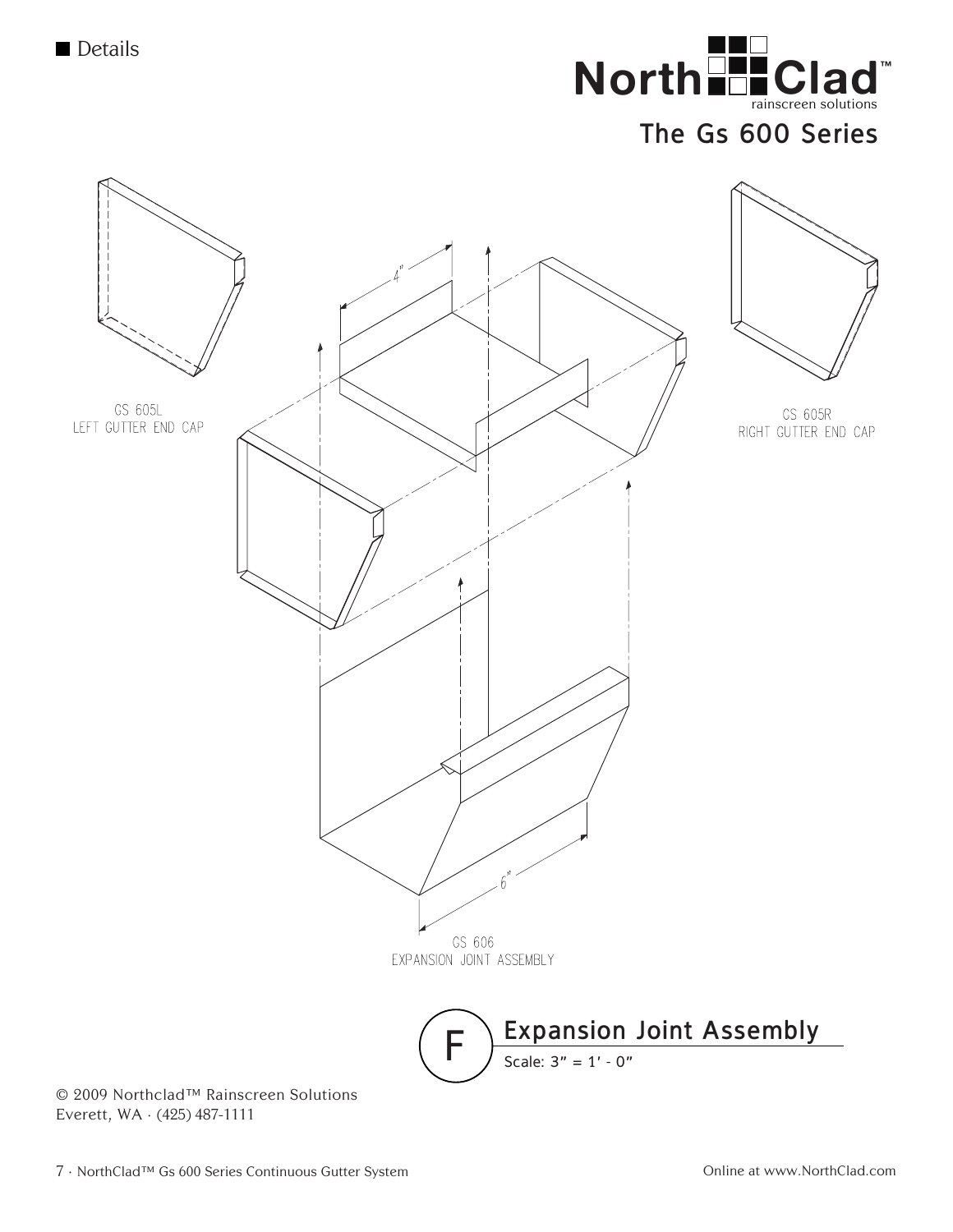





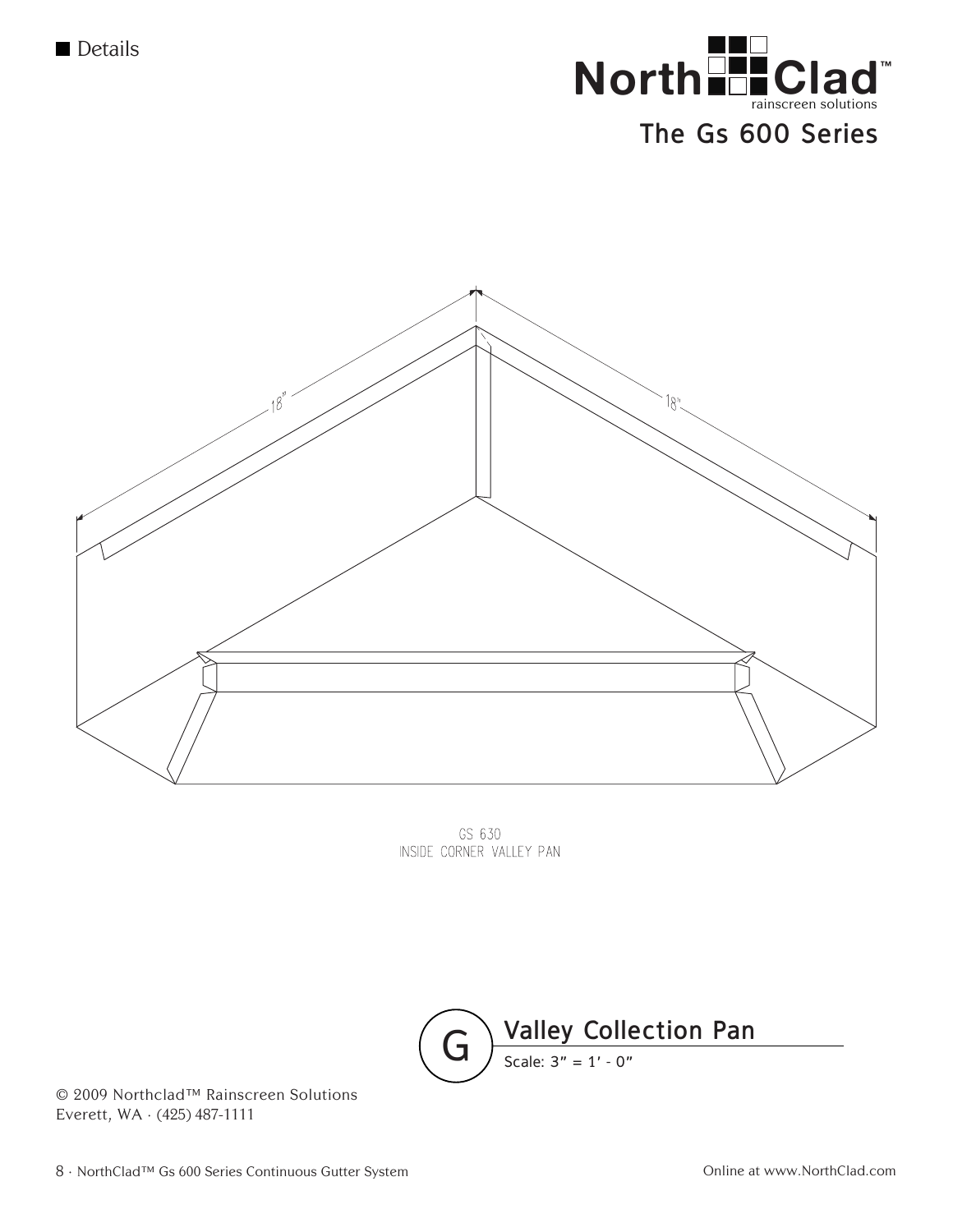



Everett, WA  $\cdot$  (425) 487-1111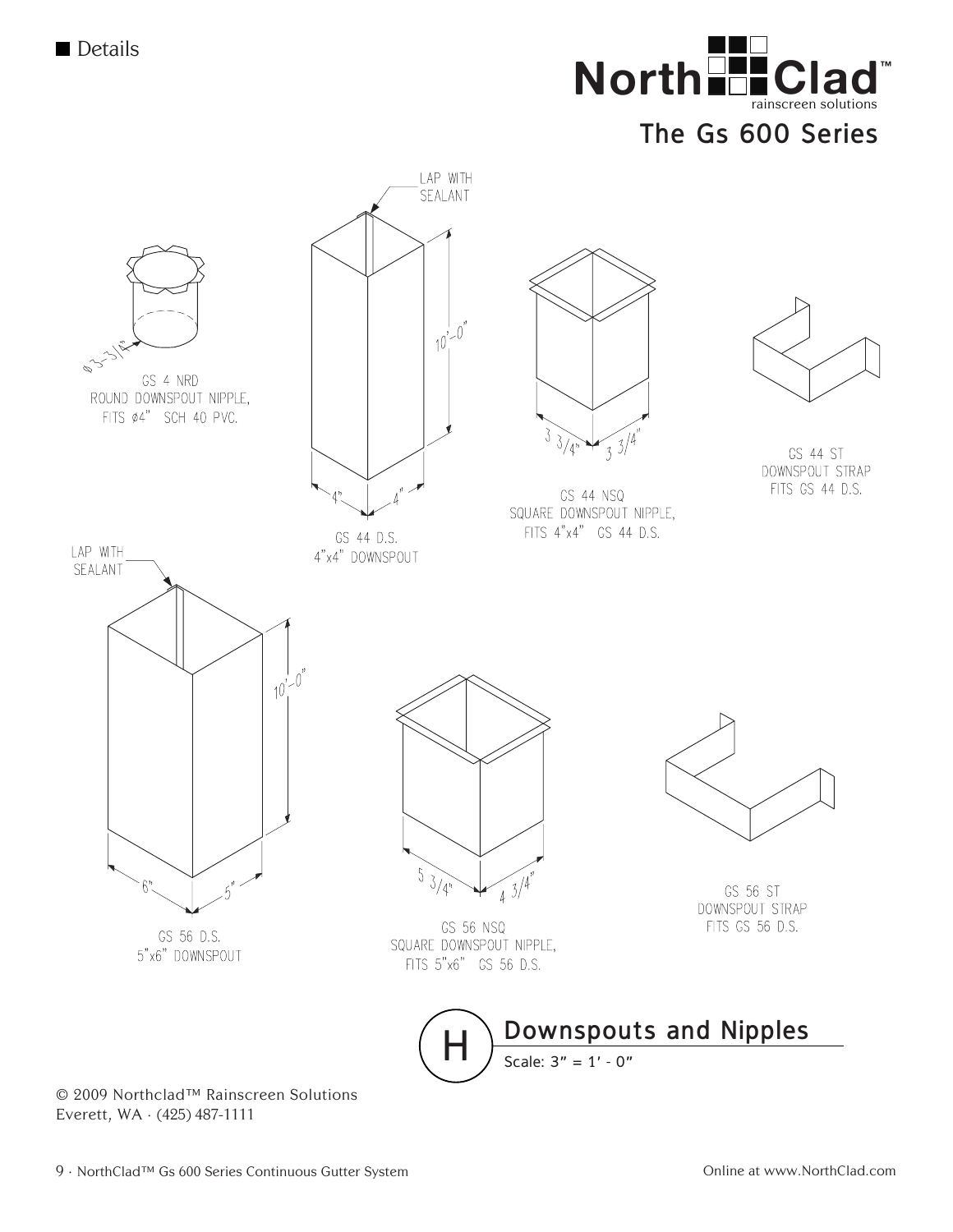

# $\bigcap$ GS 650 COR CORNICE FASCIA

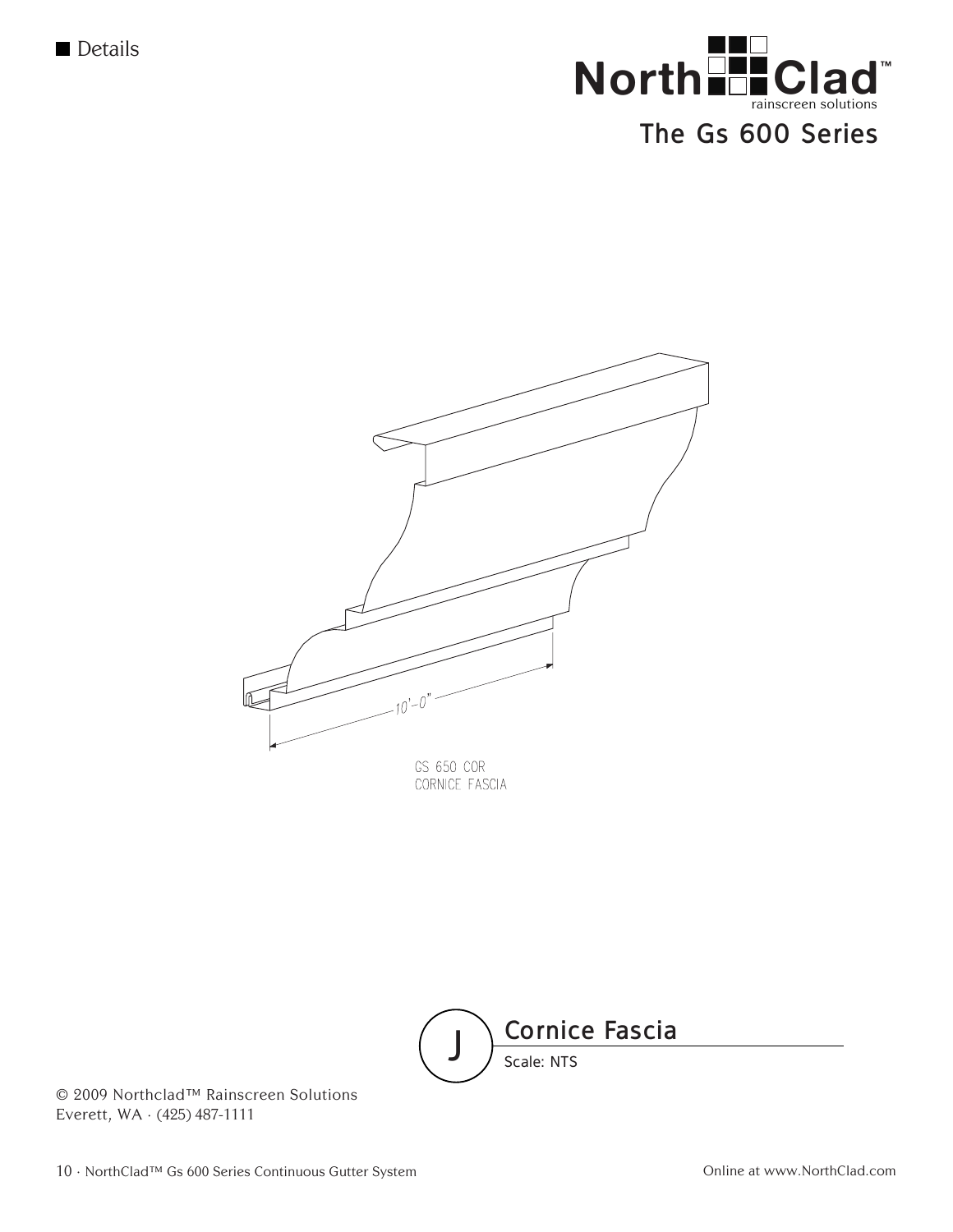

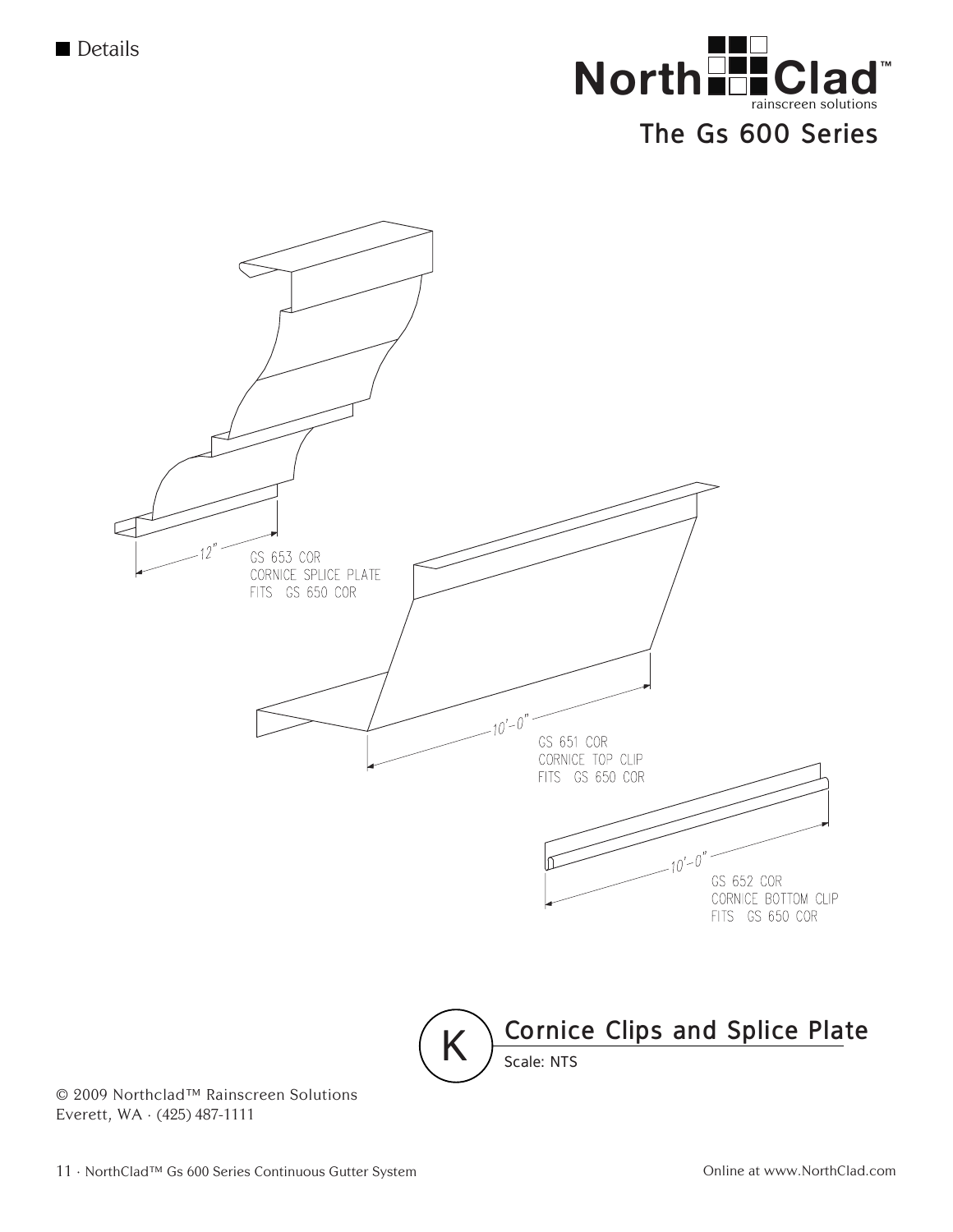